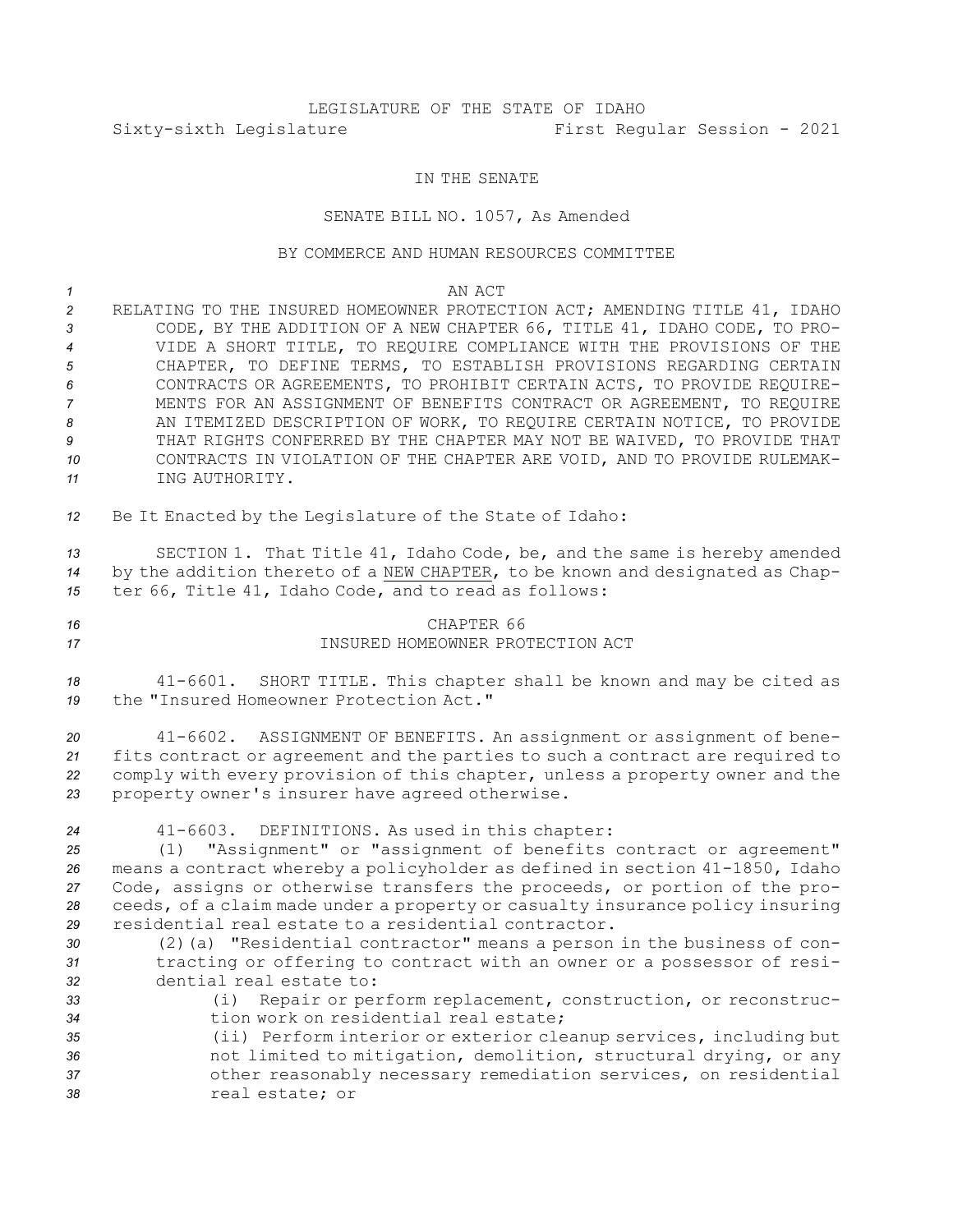(b) The term "residential contractor" does not include an insurer or <sup>a</sup> third-party adjuster or public adjuster working on behalf of <sup>a</sup> property *5* owner. (3) "Residential real estate" means <sup>a</sup> new or existing building, includ- ing <sup>a</sup> detached garage or any outbuilding, constructed for habitation by at least one (1) but no more than four (4) families, excluding multiple building properties.

*<sup>1</sup>* (iii) Direct, manage, or process the work referred to in subpara-

*<sup>2</sup>* graph (i) or (ii) of this paragraph.

 41-6604. CONTRACT TO BE PAID FROM PROCEEDS OF PROPERTY AND CASUALTY INSURANCE POLICY -- RIGHT TO CANCEL -- DUTIES. (1) <sup>A</sup> person who enters into an assignment of benefits contract or agreement with <sup>a</sup> residential contractor to provide goods or services to be paid in part or in whole from the proceeds of <sup>a</sup> property and casualty insurance policy may cancel the contract before midnight on the later of:

*<sup>16</sup>* (a) The fifth business day after the person has entered into the assign-*<sup>17</sup>* ment of benefits contract or agreement; or

*<sup>18</sup>* (b) The fifth business day after the person has received written notice *<sup>19</sup>* from the person's insurer that all or part of the claim or contract is *<sup>20</sup>* not <sup>a</sup> covered loss under the insurance policy.

*<sup>21</sup>* (2) The assignment of benefits contract or agreement must include <sup>a</sup> *<sup>22</sup>* statement that the insured homeowner has the right to cancel the contract in *23* accordance with subsection (1) of this section.

*<sup>24</sup>* (3) The person seeking to cancel the contract must evidence the cancel-*<sup>25</sup>* lation by giving the residential contractor <sup>a</sup> signed and dated copy of writ-*26* ten or electronic notice of the cancellation.

- *<sup>27</sup>* (a) The signed and dated copy of the written or electronic notice of *<sup>28</sup>* cancellation may be delivered or mailed via email or United States mail *<sup>29</sup>* to the address of the residential contractor's place of business as *30* stated in the contract.
- *<sup>31</sup>* (b) The notice of cancellation delivered by United States mail or email *<sup>32</sup>* is effective upon deposit in the United States mail, postage prepaid, or *<sup>33</sup>* when sent by email provided that it is correctly addressed to the resi-*34* dential contractor.

*<sup>35</sup>* (c) The notice of cancellation is not required to be in <sup>a</sup> particular *36* form and is sufficient if the notice indicates the intent of the insured *<sup>37</sup>* not to be bound by the contract.

 (4) Within ten (10) days after <sup>a</sup> contract to provide goods or services to be paid from the proceeds of <sup>a</sup> property and casualty insurance policy has been canceled by notification pursuant to this section, the residential con- tractor must tender to the person canceling the contract any payments, par- tial payments, or deposits made by the person and any note or other evidence of indebtedness, except if the residential contractor has provided goods or services or ordered unreturnable materials agreed to by the person in writ- ing to be necessary to prevent damage to the premises, the residential con- tractor is entitled to be paid the reasonable value of those goods or ser- vices or verifiable return charges for returned ordered materials. <sup>A</sup> con- tract provision to provide goods or services to be paid from the proceeds of <sup>a</sup> property and casualty insurance policy requiring the payment of <sup>a</sup> fee that is

2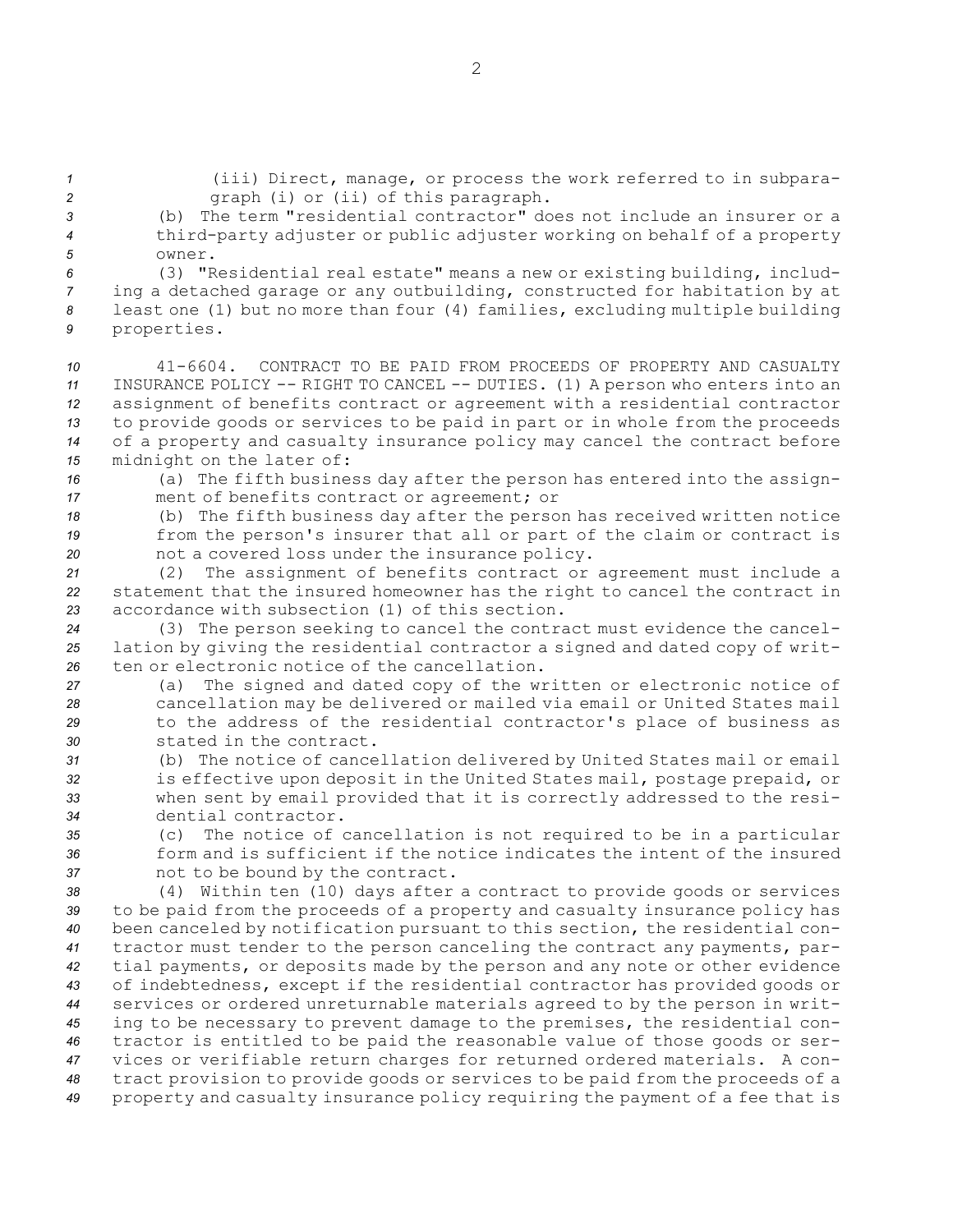*<sup>1</sup>* not for the goods or services is not enforceable against <sup>a</sup> person who has can-*<sup>2</sup>* celed <sup>a</sup> contract pursuant to this section.

 41-6605. PROHIBITED ACTS. <sup>A</sup> residential contractor may not promise to discount or rebate any or all of <sup>a</sup> portion of an insurance deductible as an inducement to the sale of goods or services. <sup>A</sup> violation of this section is hereby deemed to be <sup>a</sup> violation of chapter 13, title 41, Idaho Code.

 41-6606. POST-LOSS ASSIGNMENT OF RIGHTS OR BENEFITS. (1) The assign- ment of benefits contract or agreement may only authorize <sup>a</sup> residential con- tractor to be named as <sup>a</sup> copayee for the payment of benefits under <sup>a</sup> property and casualty insurance policy covering residential real estate.

*<sup>11</sup>* (2) The assignment of benefits contract or agreement must:

*<sup>12</sup>* (a) Be provided by the party receiving the assignment to the insurer of *<sup>13</sup>* the residential real estate within five (5) business days after execu-*14* tion;

 (b) Include <sup>a</sup> statement that the residential contractor made no assur- ances the claimed loss will be fully covered by an insurance contract and must include the following notice in capitalized 14-point type: "YOU ARE AGREEING TO ASSIGN CERTAIN RIGHTS YOU HAVE UNDER YOUR INSURANCE POLICY. PLEASE READ AND UNDERSTAND THIS DOCUMENT BEFORE SIGNING. THE INSURER MAY ONLY PAY FOR THE COST TO REPAIR OR REPLACE DAMAGED PROPERTY CAUSED BY A COVERED PERIL, SUBJECT TO THE TERMS OF THE POLICY."; and

- *<sup>22</sup>* (c) Include <sup>a</sup> statement of the right to cancel the assignment, in ac-*<sup>23</sup>* cordance with section 41-6604, Idaho Code, before midnight on the fifth *<sup>24</sup>* business day after the person has entered the written contract or af-*<sup>25</sup>* ter the person has received notice from the person's insurer that all *<sup>26</sup>* or part of the claim or contract is not <sup>a</sup> covered loss under the insur-*<sup>27</sup>* ance policy, whichever is later, and must include the following notice *<sup>28</sup>* in capitalized 14-point type: "YOU MAY CANCEL THIS ASSIGNMENT WITHOUT *29* PENALTY BEFORE MIDNIGHT ON THE LATER OF THE FIFTH BUSINESS DAY AFTER YOU *30* EXECUTED THE ASSIGNMENT OR AFTER YOU RECEIVED WRITTEN NOTICE FROM YOUR *31* INSURER THAT ALL OR PART OF THE CLAIM OR CONTRACT IS NOT A COVERED LOSS *32* UNDER THE INSURANCE POLICY. YOU MUST CANCEL THE ASSIGNMENT IN WRITING *33* AND THE CANCELLATION MUST BE DELIVERED TO: [INSERT THE ADDRESS OF THE *34* RESIDENTIAL CONTRACTOR'S PLACE OF BUSINESS]. IF MAILED, THE CANCELLA-*35* TION IS EFFECTIVE UPON DEPOSIT IN THE UNITED STATES MAIL, POSTAGE PRE-*36* PAID, AS LONG AS IT IS CORRECTLY ADDRESSED TO THE RESIDENTIAL CONTRAC-*37* TOR."
- *<sup>38</sup>* (3) The assignment may not:

*<sup>39</sup>* (a) Impair the interest of <sup>a</sup> person holding <sup>a</sup> security interest in the *<sup>40</sup>* property that is the subject of the assignment; or

*<sup>41</sup>* (b) Prevent or inhibit an insurer from communication with the named in-*<sup>42</sup>* sured or person holding <sup>a</sup> security interest in the property that is the *<sup>43</sup>* subject of the assignment.

 41-6607. ITEMIZED DESCRIPTION OF WORK. Unless the property owner and the property owner's insurer have agreed otherwise, before commencement of repair or replacement work, <sup>a</sup> residential contractor must furnish the in-sured and insurer with an itemized description of the work to be done and the

3